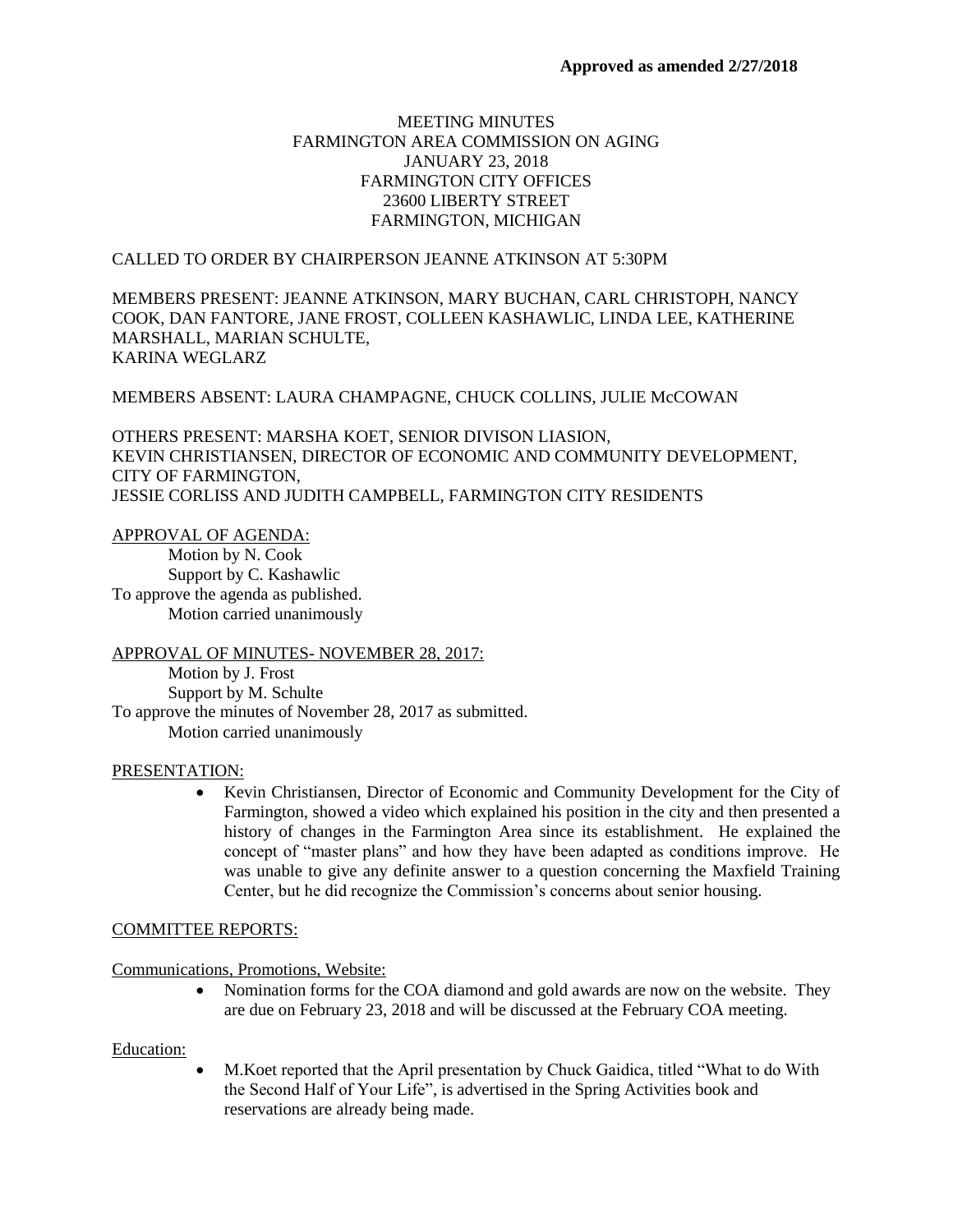January 23, 2017 Page 2

# City Council Reports:

 Interest was shown for a hard copy graphic presentation of a year's accomplishments given by the Mayor's Youth Council.

# Community for a Lifetime:

- Chairperson J. Frost thanked the many COA members who responded to her request for additional people for this committee. After meeting 3 times, the group has identified five areas of interest.
	- l. Community Garden: L. Champagne and L. Lee
	- 2. Walkability: D. Fantore
	- 3. Caregiving Concerns: J. Frost and K. Marshall
	- 4. Financial Exploitation: J. McCowan
	- 5. Media/Social Media
- L. Lee and D. Fantore shared information they had obtained.

## Resource Directory:

 Chairperson C. Kashawlic showed samples of resource directories and suggested that we add a series of questions to help a user find information more quickly. This would be especially helpful on the website. There was discussion of the Farmington Directory and its ability to provide information specific to the area. Any member who has not edited his/her page was urged to do so as quickly as possible.

## Volunteer Recognition:

• The theme for this year's breakfast is music. Performances by musicians will replace the customary speaker. The menu has also changed.

## Senior Division Report:

 M. Koet invited members to the successful "Dine and Discover" activity. Tax assistance is available. A vote on the purchase of Harrison High is due in February 2018. COA support is needed.

### Old Business:

• The 2017 membership roster has been sent to each member. A corrected copy will be sent.

## New Business:

 New guidelines for commissions and boards require that officers be chosen in February of each year. Consequently, elections will be held at the next meeting. N. Cook is a nominee for chairperson; M. Schulte for co-chair. Any member interested in holding one of these offices should contact Jeanne Atkinson.

## Ambassador Reports:

- Parks and Recreation: C. Christoph reported that interest in the development of Harrison is main concern.
- Children Youth and Family: M. Buchan reported a program on technical training for high students not attending 4-year colleges will be held at the Costick Center on February 7 at 7pm. A program on help for caregivers is scheduled for March, 2018.

### Public Comment: none